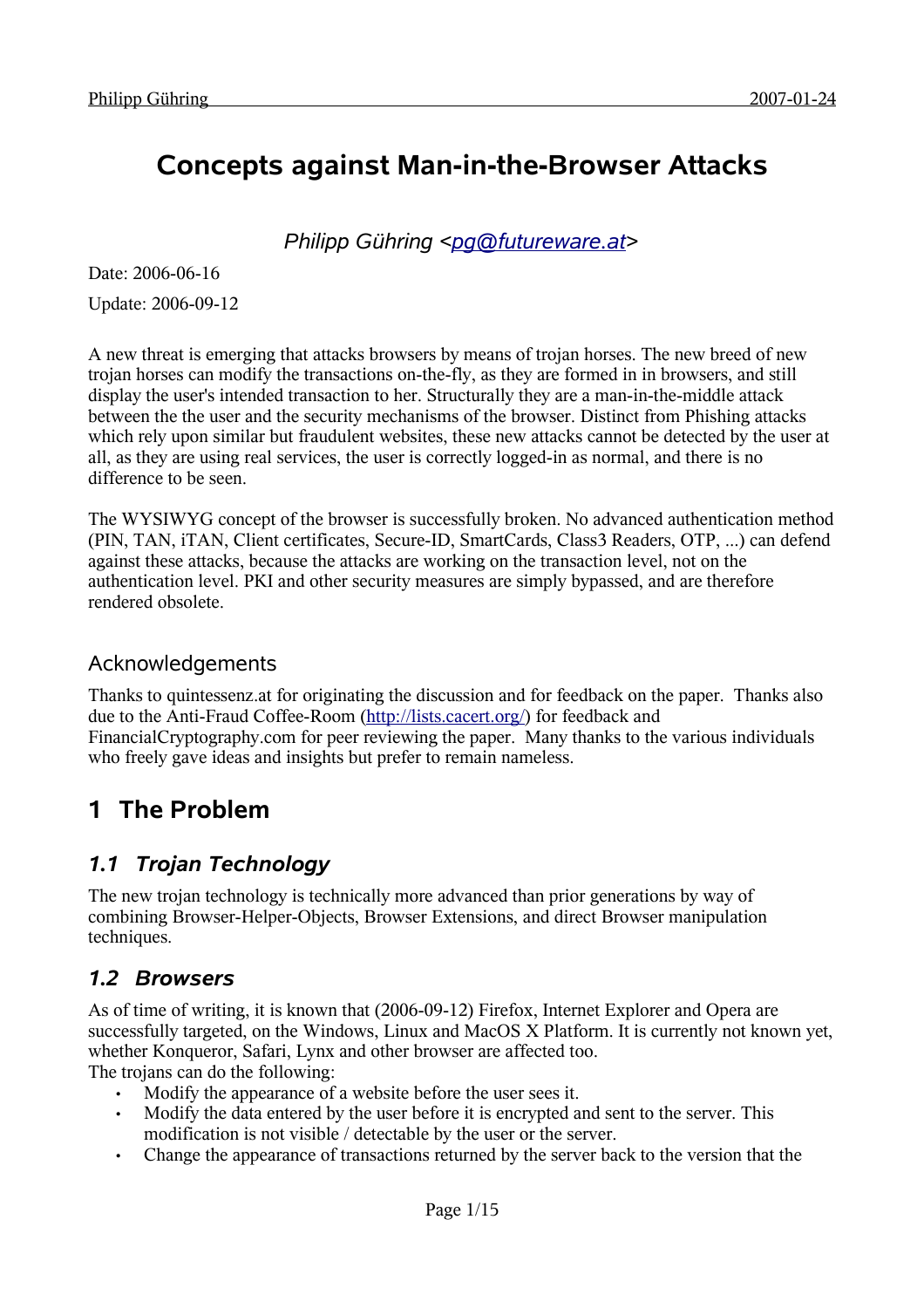user expects.

### **1.2.1 Points of Attack**

- Browser Helper Objects these are dynamically-loaded libraries (DLLs) loaded by Internet Explorer / Windows Explorer upon start-up. They run inside IE, and have full access to IE and full access to the DOM tree, etc. Developing BHOs is very easy.
- Extensions similar to Browser Helper Objects for other Browsers such as Firefox (hereafter, both will be referred to as extensions). Developing Extensions is easy.
- UserScripts Scripts that are running in the browser (Firefox/Greasemonkey+Opera). Developing UserScripts is very easy.
- API-Hooking this technique is a Man-in-the-Middle attack between the application (.EXE) and the DLLs that are loaded up, both for application specific DLLs such as extensions and Operating System (OS) DLLs. For example if the SSL engine of the browser is a separate DLL, then API-Hooking can be used to modify all communication between the browser and the SSL engine. Developing API Hooks is difficult.
- Virtualisation running the whole operating system in a virtual environment, to easily bypass all the security mechanisms. Developing Virtualisation attacks is difficult.

### **1.2.2 Method of Attack**

An attack may progress thusly:

- 1. The trojan infects the computer's software, either OS or Application.
- 2. The trojan installs an extension into the browser configuration, so that it will be loaded next time the browser starts.
- 3. At some later time, the user restarts the browser.
- 4. The browser loads the extension.
- 5. The extension registers a handler for every page-load.
- 6. Whenever a page is loaded, the URL of the page is searched by the extension against a list of known sites targeted for attack.
- 7. The user logs in securely to for example https://secure.original.site/.
- 8. When the handler detects a page-load for a specific pattern in its targeted list (for example [https://secure.original.site/account/do\\_transaction](http://onlinebanking.my-bank.com/login)) it registers a button event handler.
- 9. When the submit button is pressed, the extension extracts all data from all form fields through the DOM interface in the browser, and remembers the values.
- 10. The extension modifies the values through the DOM interface.
- 11. The extension tells the browser to continue to submit the form to the server.
- 12. The browser sends the form including the modified values to the server.
- 13. The server receives the modified values in the form as a normal request. The server cannot differentiate between the original values and the modified values, or detect the changes.
- 14. The server performs the transaction and generates a receipt.
- 15. The browser receives the receipt for the modified transaction.
- 16. The extension detects the <https://secure.original.site/account/receipt>URL, scans the HTML for the receipt fields, and replaces the modified data in the receipt with the original data that it remembered in the HTML.
- 17. The browser displays the modified receipt with the original details
- 18. The user thinks that the original transaction was received by the server intact and authorised correctly.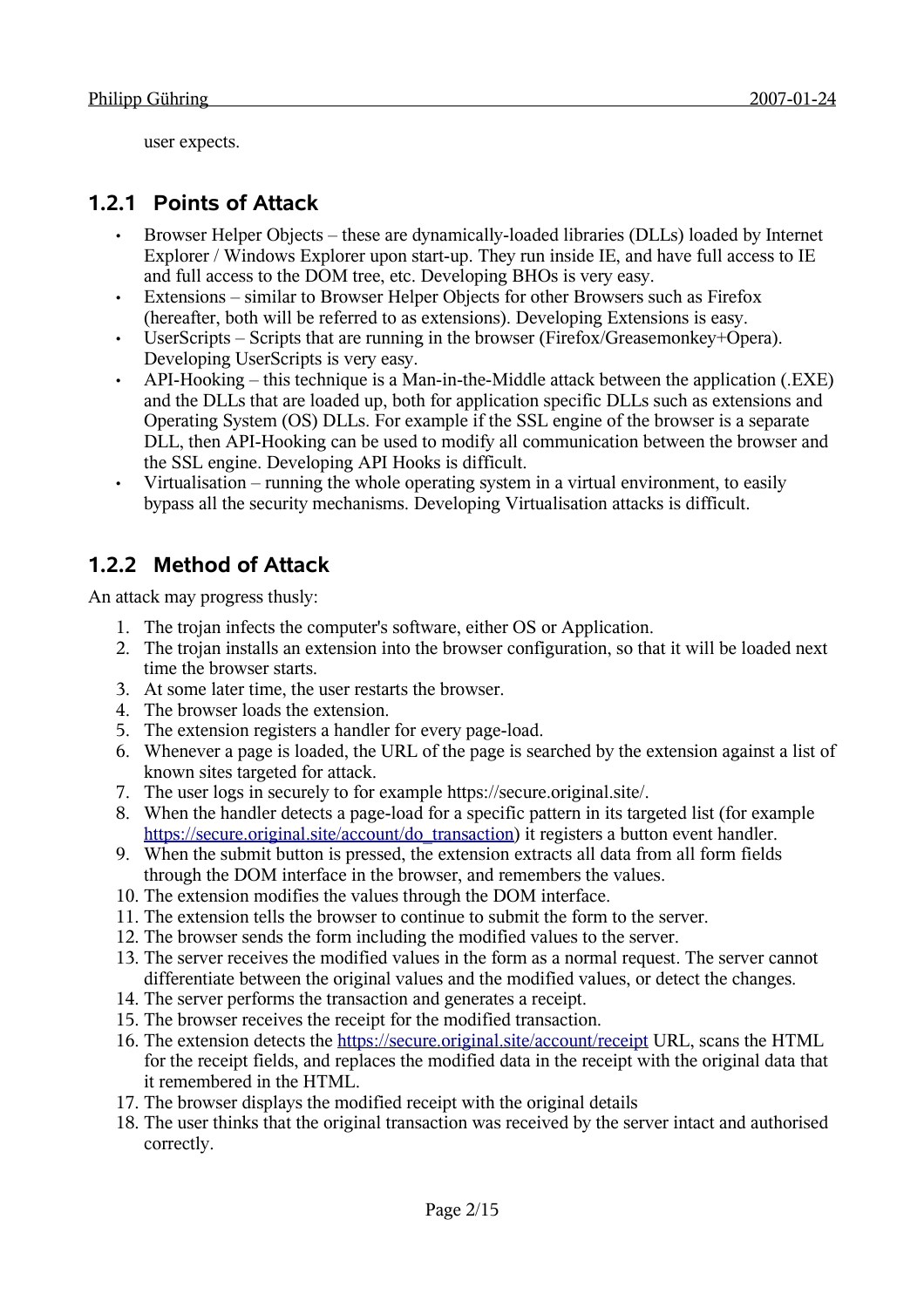### *1.3 Email Clients*

In principle, a trojan employing the same attack methods described above could be effective against clients for Email and Instant Messaging. Transaction details could be changed by much the same filtering process, sending the fraudulent transactions on to a server, and displaying the original.

As of the time of writing, such trojans have not been spotted in the wild as yet.

### *1.4 Authentication*

The trojans are working on a different part of the transactions cycle to authentication. They could still work to effect the authentication, and that might be useful for harvesting account details, but fundamentally they circumvent the standard authentication concepts.

Which authentication systems are circumvented? All authentication systems that use the PC as the single channel for transaction data to the server are circumvented:

- Username+Password
- PIN+TAN
- PIN+iTAN
- Client certificates
- SecureID Tokens
- One Time Pad Tokens
- Biometry authentication
- SmartCard authentication
- SmartCard + Class3 reader authentication (with client certificates)
- Bürgerkarte / SecurityLayer (when used for Login only, which is currently often done)
- (likely also Digital Signatures with SmartCards and Class3 readers)
- No authentication (information portals)

In effect, if you are relying on any Authentication of the user (or the machine), to authorize transactions, the trojan horses can simply change the transactions without affecting the authentication.

## **2 Risk assessment**

### *2.1 Current situation*

Unfortunately the necessary technology for trojans is widely available now. It is not high-tech and high-priced any more. The time-to-market for active attacks is known to be less than 1 day.

Every potential target has to worry about the risk of being attacked with this technology now.

The technology is easy enough that everyone with webdesign experience can craft a successful attack.

### *2.2 Future situation*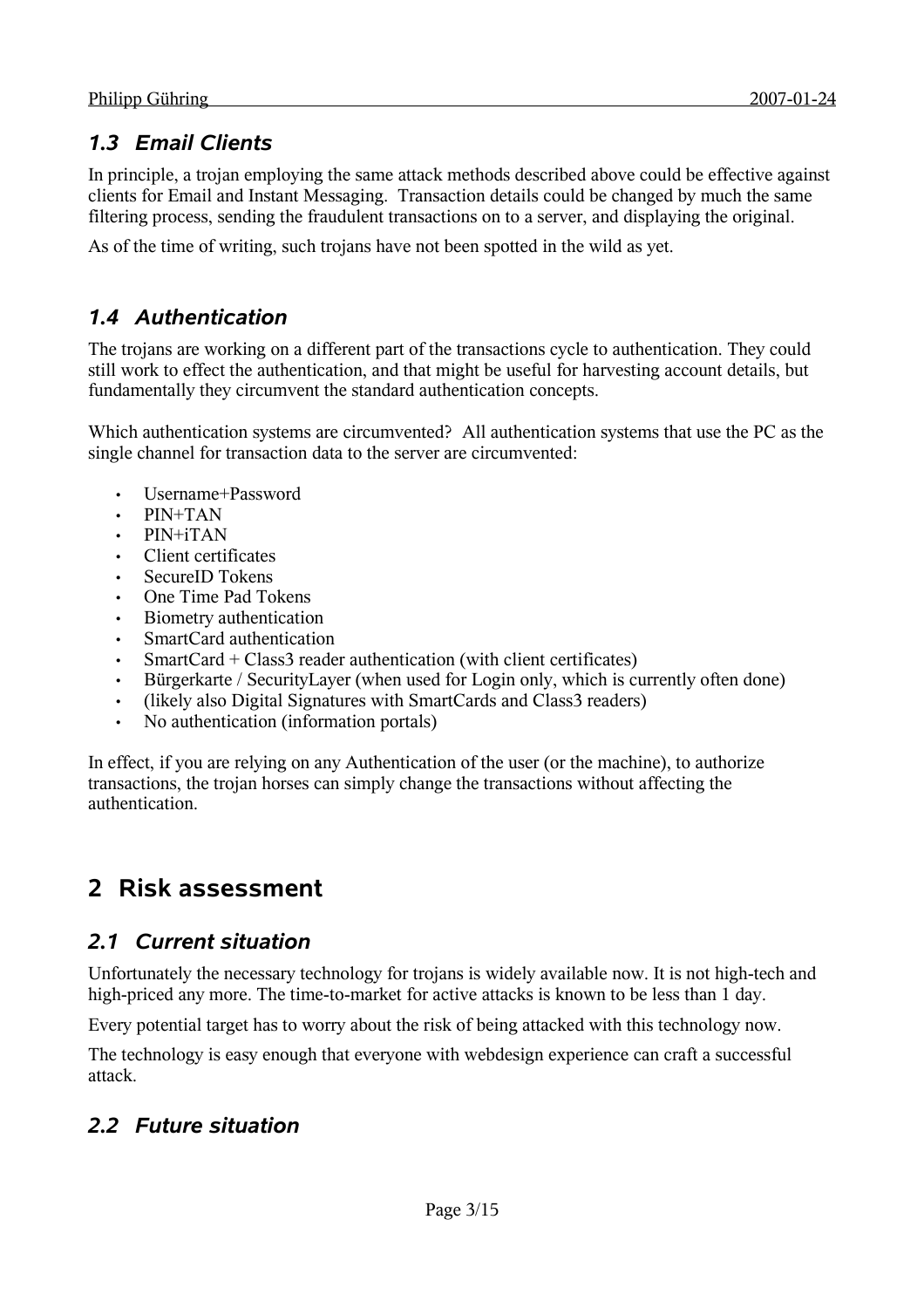It is expected that this attack will be productised into widely available *construction kits.* The first generation of construction kits and compilers have already been seen in the wild. Such kits are making the attack viable for any target, with or without any financial motivation.

In the middle-term of 1 year, all client-server applications outside the browser are expected to be at risk too. (Email, Instant Messaging, ...)

## **3 Solution concepts**

This section summarises the design and early implementation discoveries of financial institutions that have worked over the last six months to address the attack.

### *3.1 Secure Client*

The first attempt by many is to attempt to harden the otherwise insecure clients.

### **3.1.1 Hardened Browser**

All browser vendors should make sure that Userscripts, Extensions and BHOs can´t be easily run on SSL protected websites.

To create a secure browser, we need to disallow any extensions / browser helper objects, and compile it into one static binary.

A hardened browser could be constructed that fulfils the following security requirements:

- No Extensions possible (No BHO´s, No Active-X, No Java, No Plugins, No Extensions)
- Statically compiled
- Stripped (no compiler symbols available to guide the attack)
- No outside access (no DOM externally available)
- Tightly coupled to cryptography subsystem (no modularity between browser core and TLS engine)
- Additional binary-protection methods (encrypted executable, packing, ...)
- Do not allow Userscripts to be run on SSL protected websites

Additional properties that might be helpful:

- HTTPS only, HTTP not compiled into the browser any more
- Good security-enhancing tools included such as TrustBar, Petnames, Google Toolbar
- Implement a zero-knowledge password proof (TLS-SRP or TLS-PSK) with a UI that is tightly integrated into the browser and not easily forgeable.

An additional option for the future is the personalisation of the binaries, such that there is a distinct compiled binaries for every user, customised with their selected but hardened extensions.

Pros:

- Could be made available on every Desktop additionally to the user's normal insecure browser, so as to be used in parallel when high security sites are visited.
- Better usability than a Secure Live-Distribution
- Only few changes are needed to current industry standard browsers, mostly to strip them down and hard-compile them.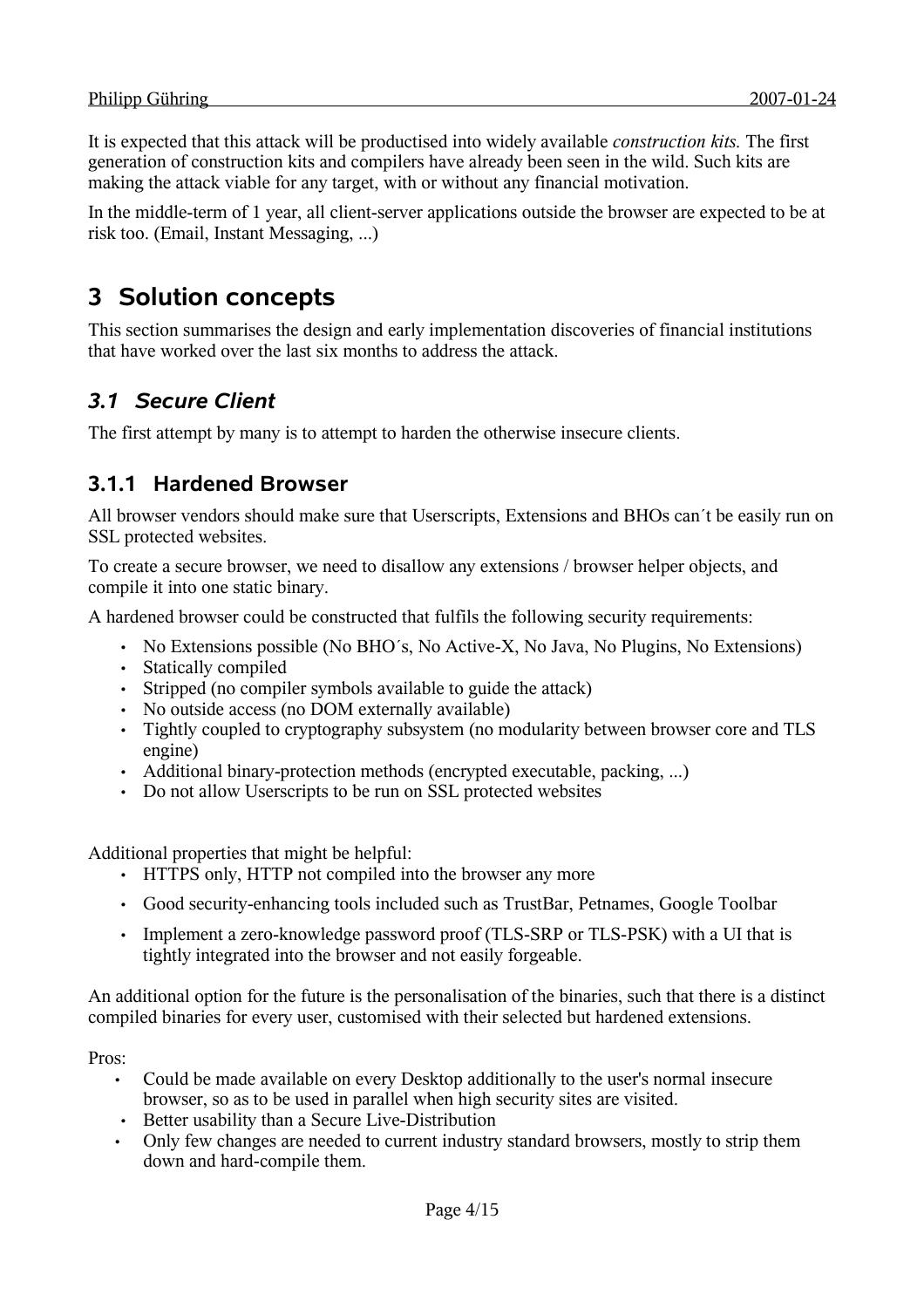Cons:

- No reliable way for the server to identify the use of a hardened browser, and differentiate between secure and insecure client access.
- There is substantial work in creating parallel browser distro.

## **3.1.2 Unwriteable Distribution**

An evolving solution from the open source world is that of Live-Distributions, being distributions of client operating systems running from read-only media such as CDROMs or DVDs.

- Knoppix (Linux) <http://www.knoppix.org/>
- Freesbie (FreeBSD) <http://www.freesbie.org/>
- BartPE (Windows)<http://www.nu2.nu/pebuilder/>

This allows the client to bootup securely, and to reboot securely any time it is needed.

Pros:

• A client achieves a very high security grade, and can likely withstand all currently validated threats.

Cons:

- It is a severe usability problem for the users to reboot their computer. For many users, losing from one to three minutes, and interrupting their entire workflow completely will be unacceptable. It is currently seen as impossible to ask the users on the large scale to reboot their computer for every small transaction they want to do. Will users need more than one computer?
- There are significant costs in production and distribution of media, and potential for unreliability.
- The approach assumes that there is no troian in the platform BIOS, something that is likely to be challenged if the approach takes off.
- Printer drivers: A huge problem at the moment with Live-Distributions is the nonavailability of printer drivers due to printing companies not making them available.
- BartPE potentially has licensing complications with its use of Windows platform.

### **3.1.3 Virtual Machine**

A suggested variation for that usability problem is to run the secure operating system in a virtual machine. The risk on the other hand is that attacks that are used against the browsers in the local environment on the host system can also spread into the guest system by affecting the live system or the harddisk image. Two possible products are available in this category:

Qemu - <http://www.qemu.org/>

VMWare - <http://www.vmware.com/>

Pros: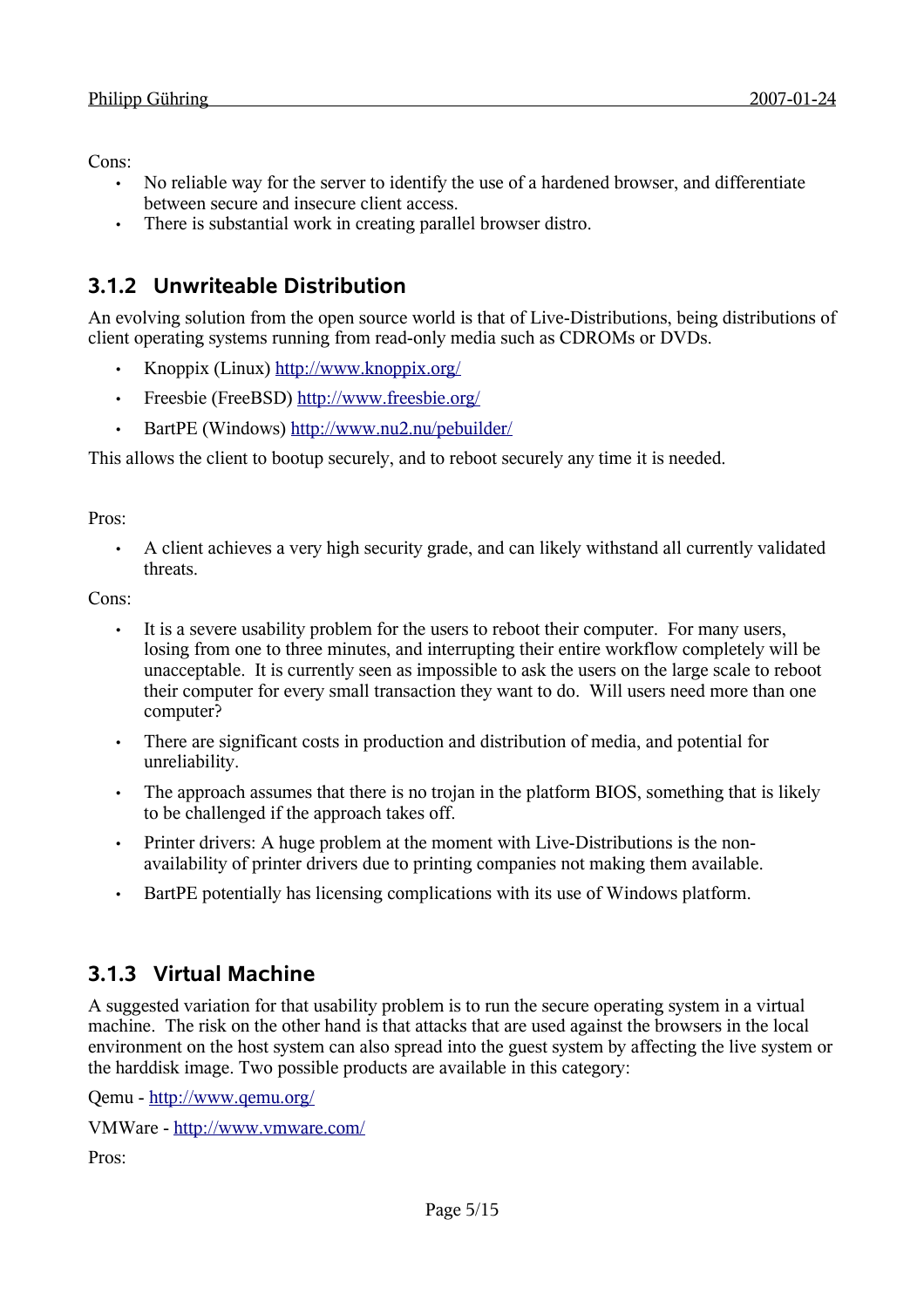- It raises the cost of the attack
- Usability is better than a Secure Live-Distribution
- Virtual machines are enjoying something of a surge in popularity at the moment, such a strategy may come with other benefits unrelated to security.

Con:

- Usability is not as good as a Hardened Browser
- It will probably not be secure for long. If sufficiently popular, it can be challenged and broken easily as VM-manipulation techniques are already quite sophisticated both for positive and negative purposes. It is likely that local attacks can be automatically applied to guest-applications from outside the VM.

### **3.1.4 Secure Signature Client**

The Austrian security community has invented a secure electronic digital signature concept, called SecurityLayer, which defines the system requirements for a "Security Capsule", and the interface so that any application (local or web-application) can use the Security Capsule to have a document securely displayed to the user and signed by the user afterwards.

The definition includes a secure XHTML subset (no dynamic elements, guaranteed readability, ...), the demand for a secure viewer which can display those secure documents to the user before the user can sign the document, to make sure that the user really sees what is being signed/authorized.

At the moment, demonstration Security-Capsules which are implemented in Software are available from several vendors. Their security level can be compared to Hardened Browsers.

It is hoped that a vendor will take the challenge to implement a Security Capsule in Hardware.

Pros:

- A potentially secure solution to the problem
- The demonstrations are promising

Cons:

● There are no rumours of a planned hardware implementation yet, so it is expected to take least 1-2 years until they could be on the market.

### **3.1.5 Class 4 SmartCard reader**

A theoretical solution for a secure client would be the Class 4 SmartCard reader. Although not available, the device characteristics and security profile are relatively well understood, and appropriate.

Class1 Readers are just interfaces without any security mechanisms, Class2 Readers have a keyboard, but no display, Class3 Readers have a small display, Class4 Readers would have to have a secure viewer

2 possible implementations were heard of, but haven´t appeared on the market yet:

- FINREAD <http://www.finread.com/>
- Mastercard CAP (using the transaction signature mechanism)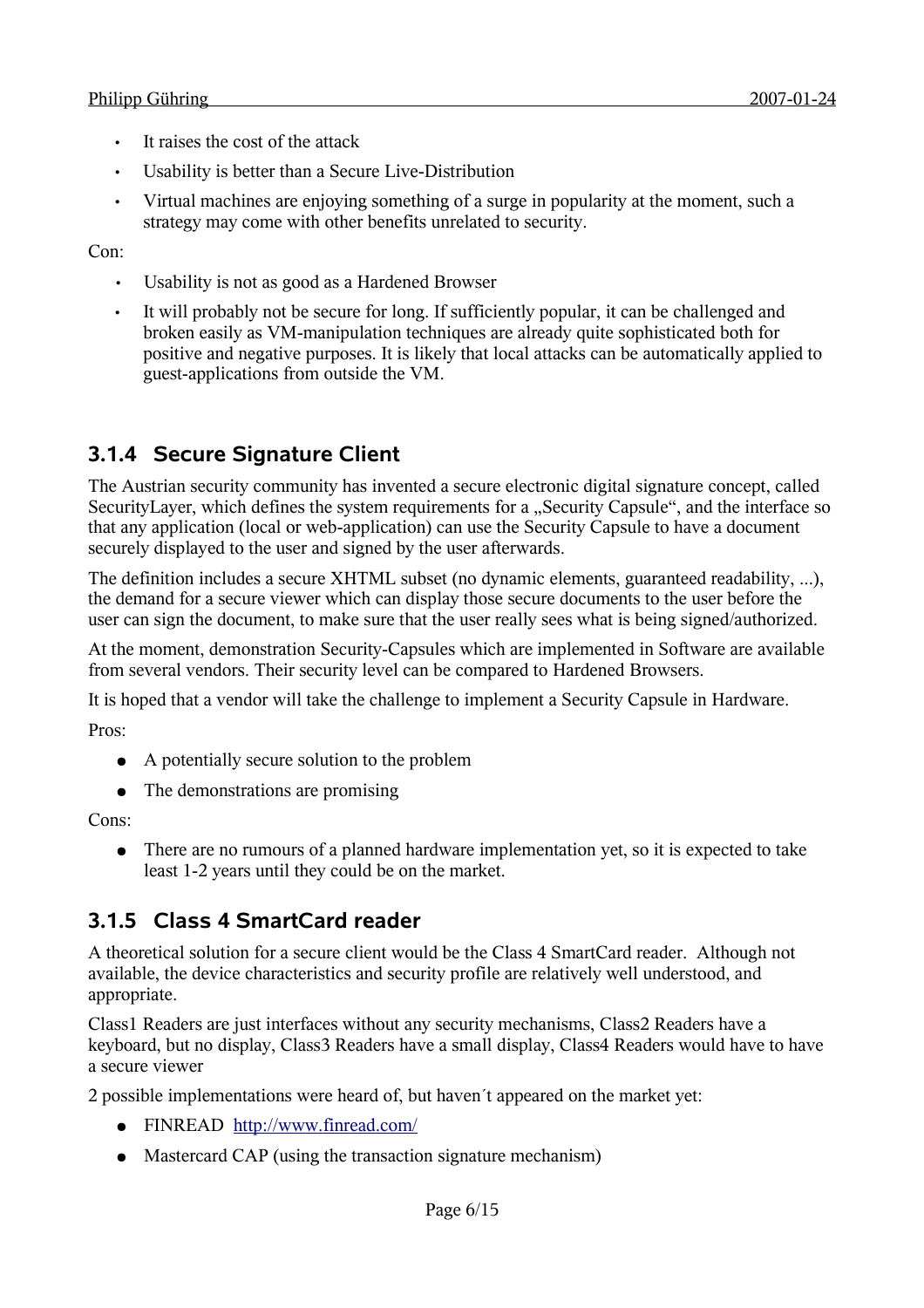It would be interesting to see Class4 Readers which implement the SecurityLayer specification in Hardware, and just send forward the whole request to the device, implementing the secure viewer and the signature system in the Class4 Reader.

Pros:

It is based on secure hardware.

Cons<sup>.</sup>

- There is no sufficiently powerful and cost effective display available on the market as yet. Arbitrary transaction, image or document formats would have to be displayed correctly and securely.
- It is an additional device to the PC.
- It needs more space on the user's desk.
- There are no such devices available on the market yet, and time to market would be at least a year, assuming it were a routine production.
- Drivers would need to be installed on the computer.
- Price is likely to be high.

### **3.1.6 Trusted Computing**

One problem of a Secure client is that it should be able to remotely attestate to the server, that it is a secure client. Otherwise the Server has to assume that the client is not a Secure client. If a secure client can be developed, and that secure client can attestate it´s security to the server, the server can distinguish trusted clients from untrusted clients, and deliver the normal application to the trusted clients, and switch to second channel authorisation (or other mechanisms) for untrusted client. This way users with a secure client can get good usability, while other users without trusted clients will have to use second channel or other mechanisms for authorisation.

The question is whether the Remote Attestation feature of TCG/TCPA platform will deliver that attestation function in practice.

Pros:

• Theoretically makes it possible for the server to distinguish between secure clients and insecure clients.

Cons:

- The proposal is a long way from deployment. Only a small part of the TCG infrastructure is designed yet, and even those parts have only been developed to an experimental level.
- TCG is years away from a usable platform.
- Remote Attestation would only address the server's need for a trusted computing base on the client. It does not answer the question as to whether the rest of the client is secure. For example, almost all the operating system would be outside the 'Trusted' base, including such elements as display graphics, keyboard and mouse.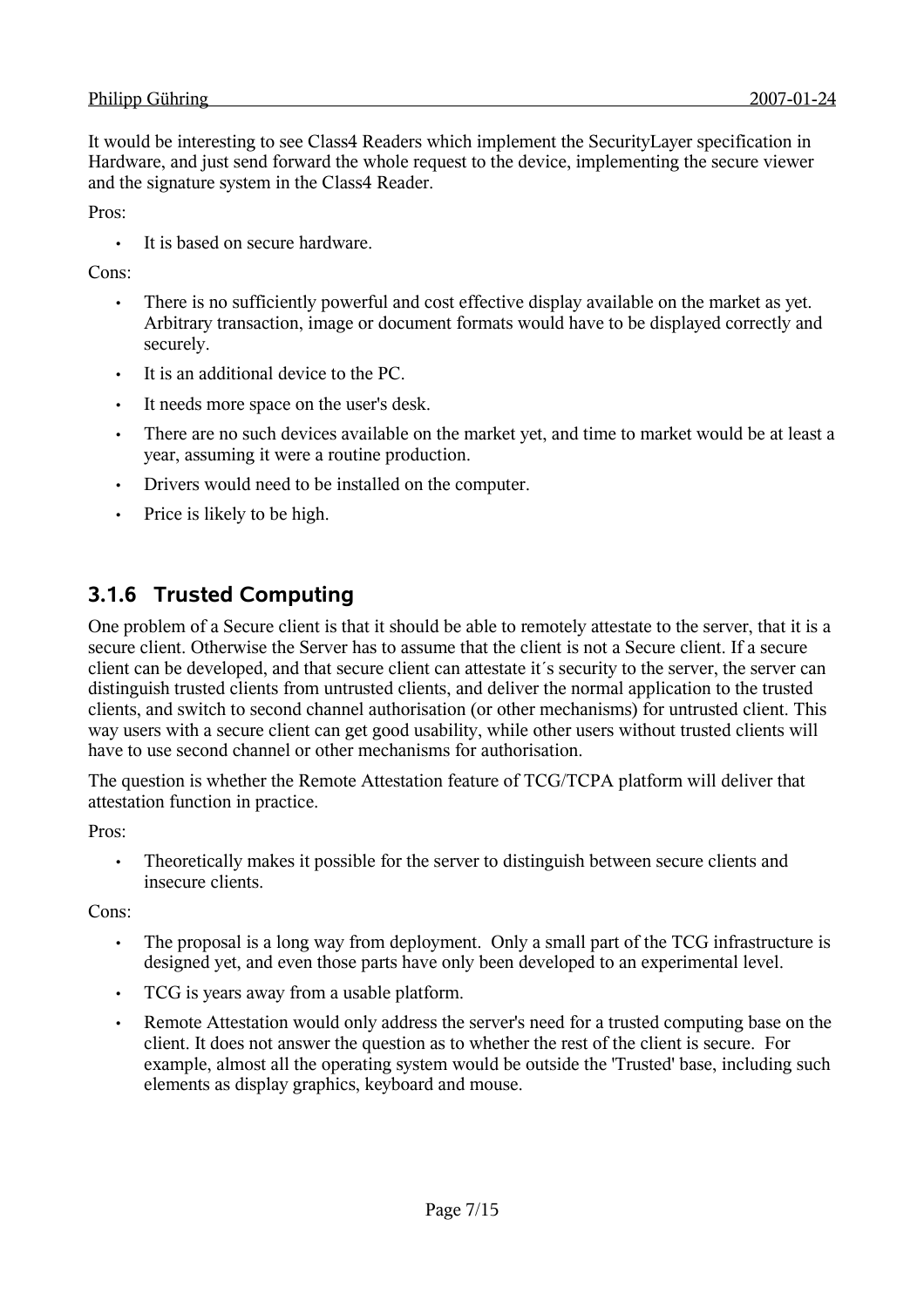### **3.1.7 External Authorisation devices**

External authorisation devices are similar to Class4 SmartCard readers, with the difference that they have no connection to the PC. So the user has to enter the transaction details himself on the device, possibly entering the transaction details twice

- [http://www.vasco.com/phishing/solution\\_sig.html](http://www.vasco.com/phishing/solution_sig.html)
- [http://www.vasco.com/phishing/solution\\_cards.html](http://www.vasco.com/phishing/solution_cards.html)

Mobile phones could also be used as external standalone authorisation devices:

• <http://motp.sourceforge.net/>(only authentication at the moment, but could be adapted to authorisation)

Pros:

● Likely secure enough

Cons:

● User has to enter the data twice

### *3.2 Second channel*

If the computer cannot provide a secure channel between the application server and the user, we could use a second channel that adds the necessary security property of uncorrelated attacks:

• If the user's PC is compromised, the second channel remains un-compromised.

The following systems are candidates for secure channels:

- Telephone. This channel could be automated, but VOIP often goes through the PC!. (Note that the human voice has interesting security properties.)
- SMS messaging from the cell/mobile phone.
- HTTP connections from the cell/mobile phone.
- FAX
- Pager
- Email and IM/Chat. As these agents are on the PC, they can also be affected by the trojan, so using them just raises the cost of the attack.

We should differentiate between different applications here:

### **3.2.1 Transaction based Applications**

Transaction-based systems have the problem of **authorisation** of the transaction, as opposed to authentication of the user. Is the proposed transaction really the transaction the user wanted done that way, or has it been modified in flight?

For transaction-based applications, the following concept has been developed by several European banks: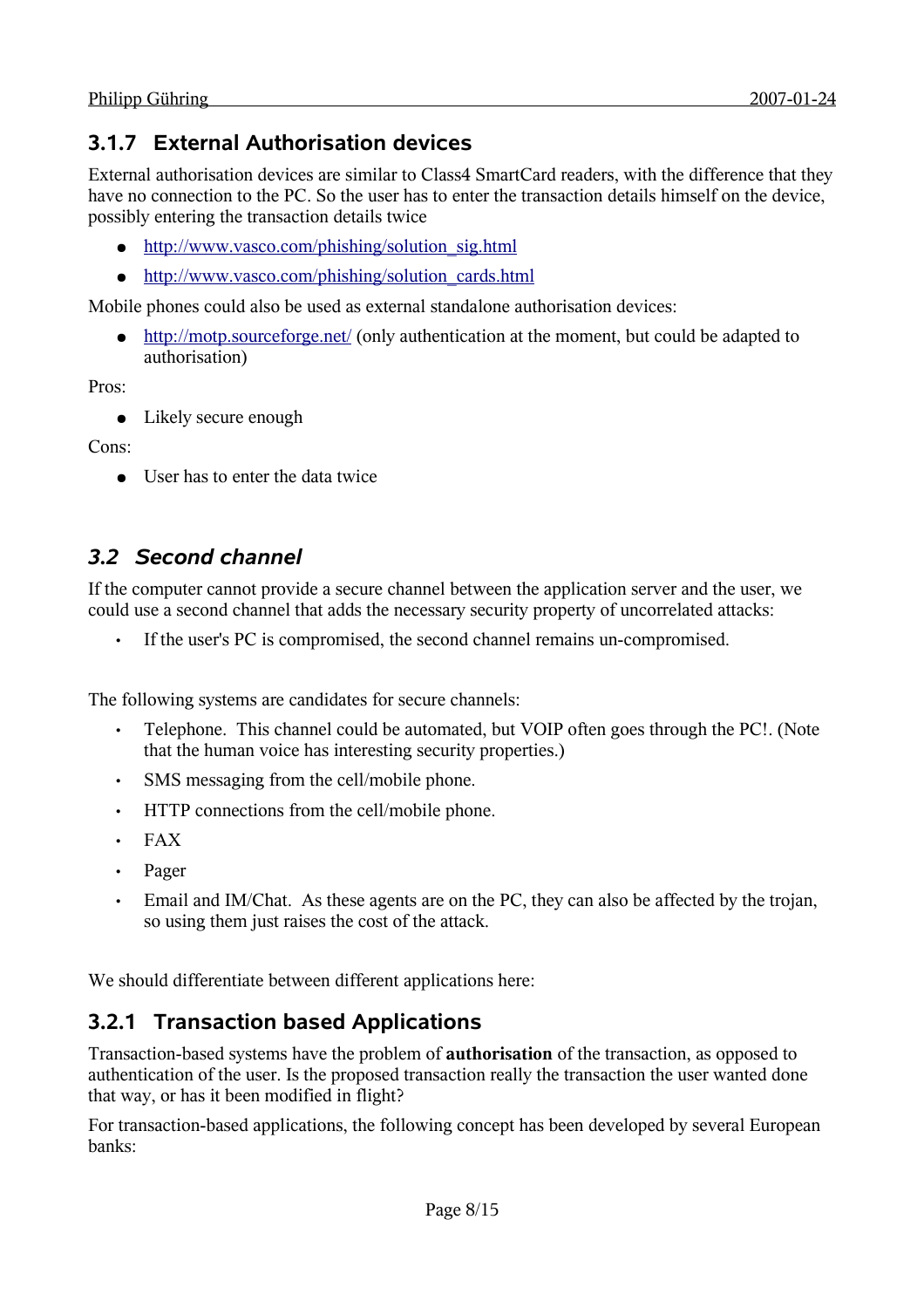- User enters the transaction in the normal way, using her computer and browser on the website.
- When the server receives the transaction, it automatically sends back to the user the important transaction details and a transaction code through the alternate channel (SMS, telephone, email, ...)
- For example: "If you want to send 140 USD to account 51234829348 please enter the following transaction code: AB234DEF342"
- The user verifies the details. If the transaction details are correct, and what the user wanted, she enters the transaction code (...AB234DEF342") on the website.
- The server receives transaction code and takes that as authorisation for the transaction.

#### Pros:

• The two channels – web page and cell/mobile – are uncorrelated, so the attacker would have to achieve control over both channels. Two attacks on unrelated platforms is much more expensive.

#### Cons:

- The process is very dependent on the application.
- It is easy to make mistakes in the system design, potentially opening the door for complex exploits.
- SMS is limited to 160 characters, so only a limited number of transactions can be covered in each message (an issue for businesses).
- Telephone, SMS, FAX and Pager can have cost ramifications for the server-operators.

### **3.2.2 Non-Transaction based applications**

Non-transaction systems are where the user needs to get data from the server, with all the traditional security properties such as confidentiality, integrity and authentication of source. For example, queries to databases.

Such non-transaction systems likely need to secure more data than transaction systems, which means the above alternate channel solution (based on low volume devices such as SMS) is not practical. Potentially, other channels such as Email and proprietory communication systems could be used.

Even if a second channel was available, it is not clear that the channel could be used in conjunction with the PC in order to secure the non-transaction systems.

### **3.2.3 Storage problem**

A further problem that has to be considered is that some of the second channels mentioned above will store messages in the device, and afterwards display the stored message. Unless the user explicitly deletes the message, the message may be stored on the device for an indefinite time. Since the messages may contain confidential transaction details, that confidential data could be accidently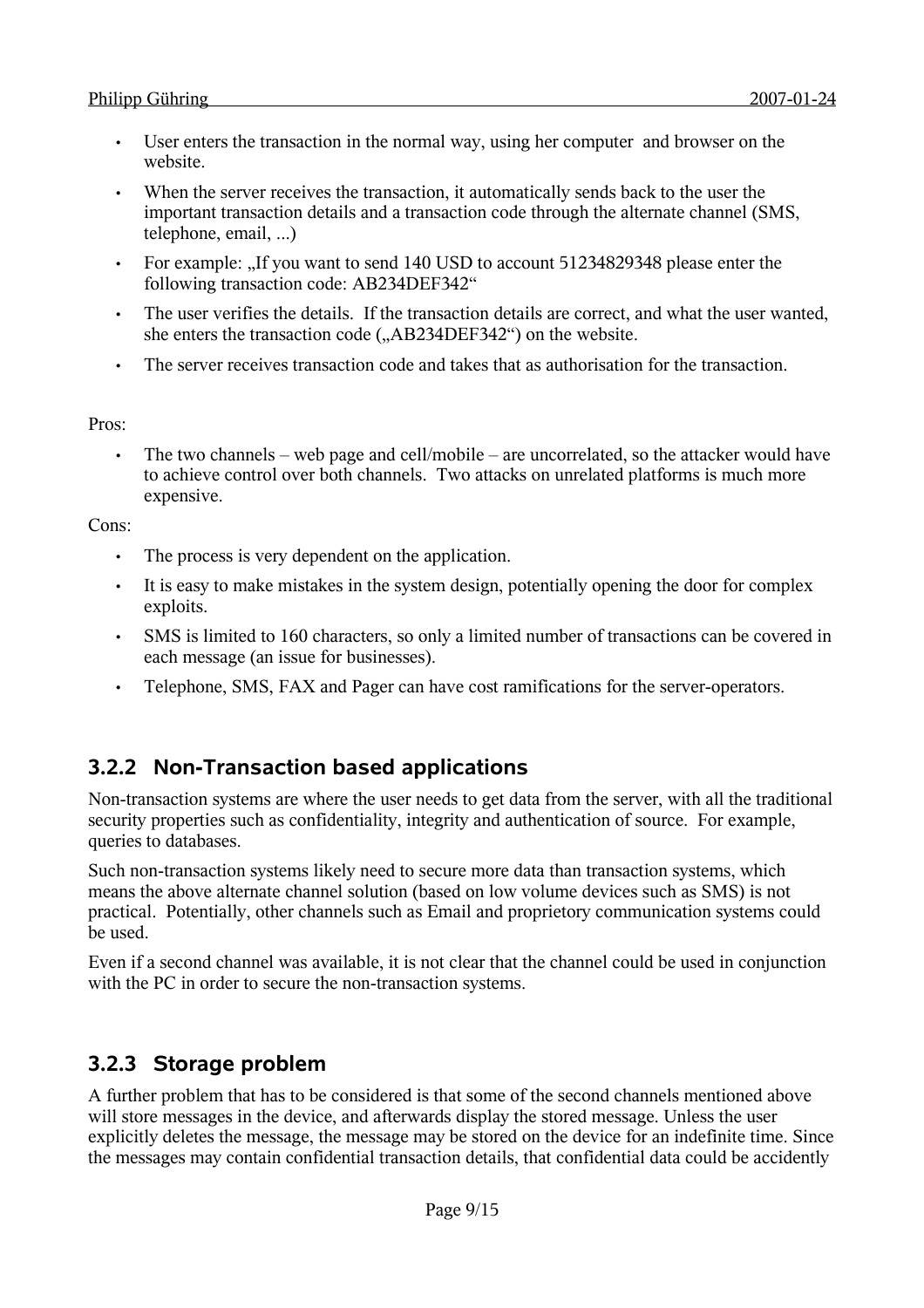leaked.

Currently known affected second channel types:

- SMS
- Email
- Fax

These communication systems were not originally designed to transport and maintain data with confidentiality.

### *3.3 Secure Communication over insecure systems*

If we cannot secure the communication systems, and we cannot get a secure second channel, a third possibility is to create secure communication systems on top of the insecure systems.

### **3.3.1 Captcha**

It is frequently suggested that the transaction details and transaction code could be transmitted through pictures with the text on it. This is based on the idea that the text cannot be easily modified in an image. This is however a chimera.

Cons:

- Captchas have proven quite capable at separating blind people from non-blind people.
- They have not proven effective for differentiating between computers and humans.
- The entire image can be easily replaced by man-in-the-middle attacks.
- There are well-developed tools available for reading Captchas, created for websites that wish to franchise another website's capabilities.

### **3.3.2 Transaction model**

The cost of the attack can be raised with a more secure transaction model:

| Client                       | <b>Direction</b> | <b>Server</b>             |
|------------------------------|------------------|---------------------------|
| Identification               | $---$            | Authentication            |
|                              | ⊂---             | <b>Transaction form</b>   |
| Transaction data entered     | --->             | Transaction validation    |
| Verifying transaction report | ⊂---             | <b>Transaction report</b> |

Old Internet style model:

The traditional model generates the transaction data and sends it in one request to the server. This has the disadvantage in letting a man-in-the-middle attack insert itself in one place only. After transaction completion, a single receipt is sent back which can easily be changed as well.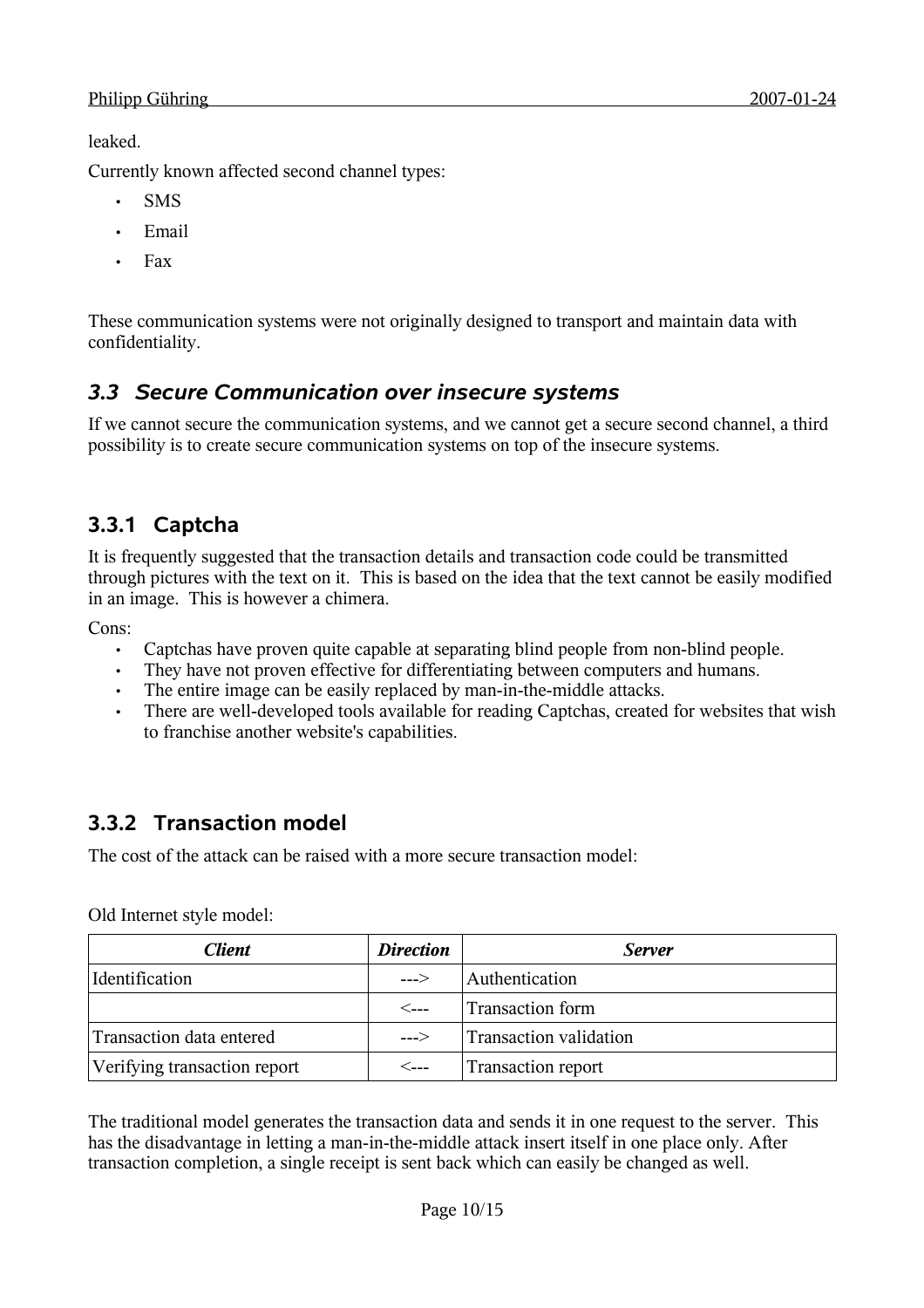| <b>Client</b>                     | <b>Direction</b>     | <b>Server</b>                 |
|-----------------------------------|----------------------|-------------------------------|
| Identification                    | $---$                | Authentication                |
|                                   | $\lt_{\texttt{---}}$ | Transaction form              |
| Destination code is entered       | $---$                | Destination code lookup       |
| Verifying destination description | $\leftarrow$ --      | Destination description       |
| <b>Transaction details</b>        | $---$                | <b>Transaction validation</b> |
|                                   | $\lt_{\texttt{---}}$ | <b>Transaction results</b>    |

One idea is to change the transaction model from a one-shot model to a dialogue between the user and the server. In this dialogue, the user and the server "discuss" the details of the transaction in several rounds, in such a way that it is not possible for a trojan to change details without breaking a single transaction.

This is achieved by the server giving individual answers to each bit of the information of the user.

The security comes from the earlier transaction details not being changeable at a later stage of the transaction anymore. When something is entered wrongly in the beginning, the whole transaction has to be cancelled and restarted from scratch.

Better security can be achieved, if the answers from the server not only depend on the general data the user enters, but also on secret knowledge of the server, which is derived from the user.

Pros:

- No need for extra hardware or software.
- A dialogue style transaction could additionally have a better usability for the user.

Cons<sup>.</sup>

- An attacker can launch a separate transaction in parallel in order to divine the information it wishes to display to the user.
- It raises the cost of an attack, but it does not solve the problem.

### **3.3.3 Delayed Webpage delivery**

One interesting piece we found is that some of the attack mechanisms are only starting to work after the page is fully loaded, so it can change the (visible) contents only after the loading process is complete. On the other hand, the browsers are displaying the first part of the page already during loading it. Since the webserver can delay displaying a page, it should be possible to create a large enough timeframe, that the user in front of the browser has a chance to notice any relevant changes when the page is loaded completely.

The webpage would work like that:

Content-type: text/html

<html><body>Your browser has been taken over, if this text changes itself in the next 5 seconds!</body>

 $\langle ? \text{sleep}(5); ? \rangle$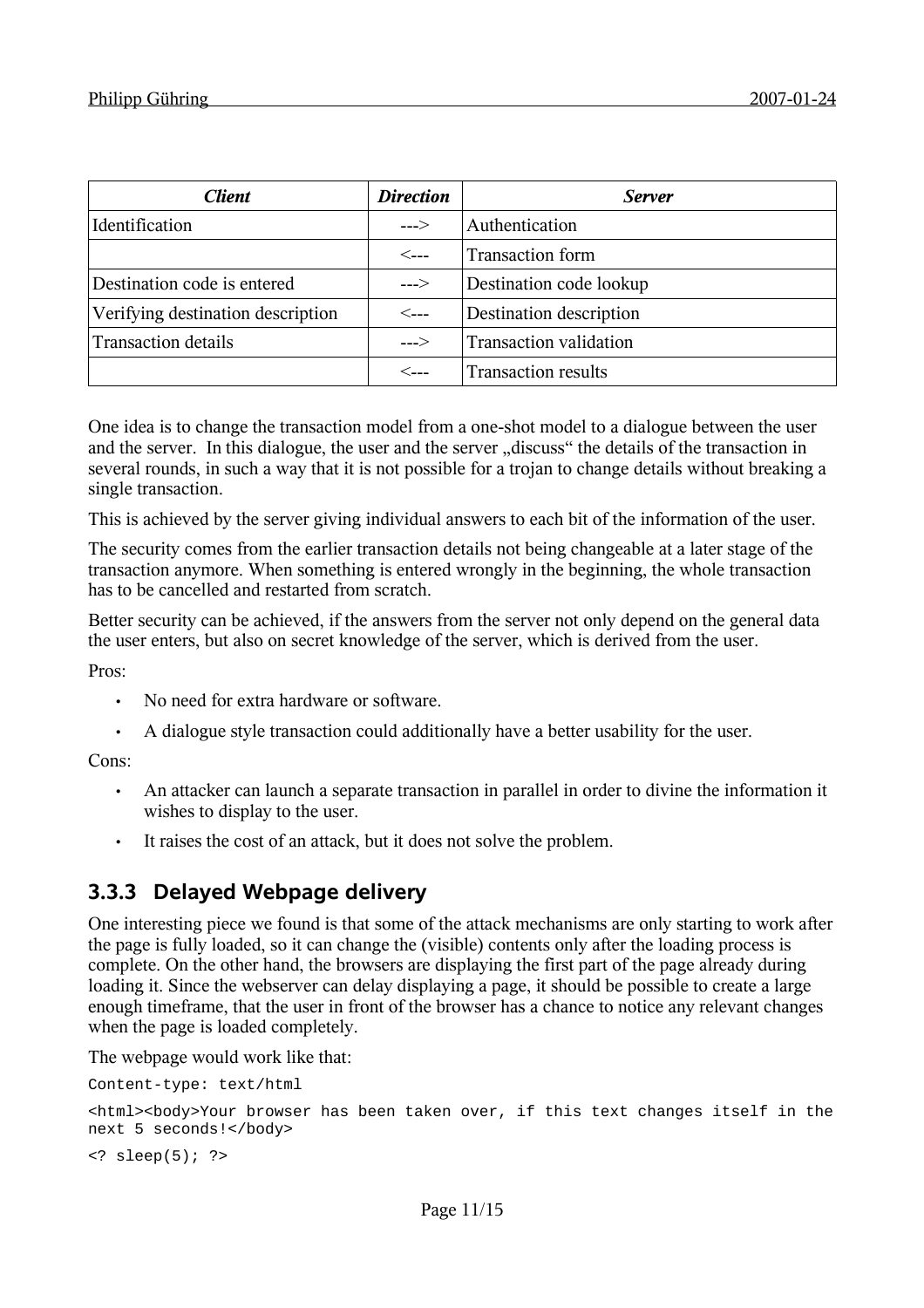</html>

One potential problem of this solution are possible delays of the delivery due to the webserver waiting for the page to have finished before sending it to the browser. So good control over the webserver is necessary for this trick to succeed.

Pros:

● Easy to implement

Cons:

- Might be difficult for the user to understand
- Delays the website for the user, potentially creating a bad user experience.
- Does only help against some browser engines
- Does not help against advanced attacks with API Hooking or Virtualisation

### **3.3.4 Using SSL**

Opera´s security concept for Userscripts is that the user additionally has to allow Userscripts to be run on SSL websites. So having a website use SSL will help a bit against Man-in-the-browser attacks on Opera users, unfortunately the other browser vendors haven´t implemented the same security mechanism yet.

Pros:

• Should be done anyway

Cons:

• Does not help against advanced attacks.

### *3.4 Human Security – the "last meter"*

One viewpoint on the problem is that current security systems and indeed much of security thinking today are not really end-to-end. One end of the transaction is normally rooted in the user's brain, but most transaction protocols only go as far as her computer. This section looks at how we can go the "last meter."

### **3.4.1 Simple Encryption**

Simple encryption tables printed on paper, where the user can easily encrypt the transaction details to the server.

Pros:

- Potentially creatable by the user themselves using other secured platforms
- Mobile solution can be carried in pocket/handbag.

Cons:

- Needs Paper
- Users do not like doing sums.
- Integrity, Protection against Replay would need to be solved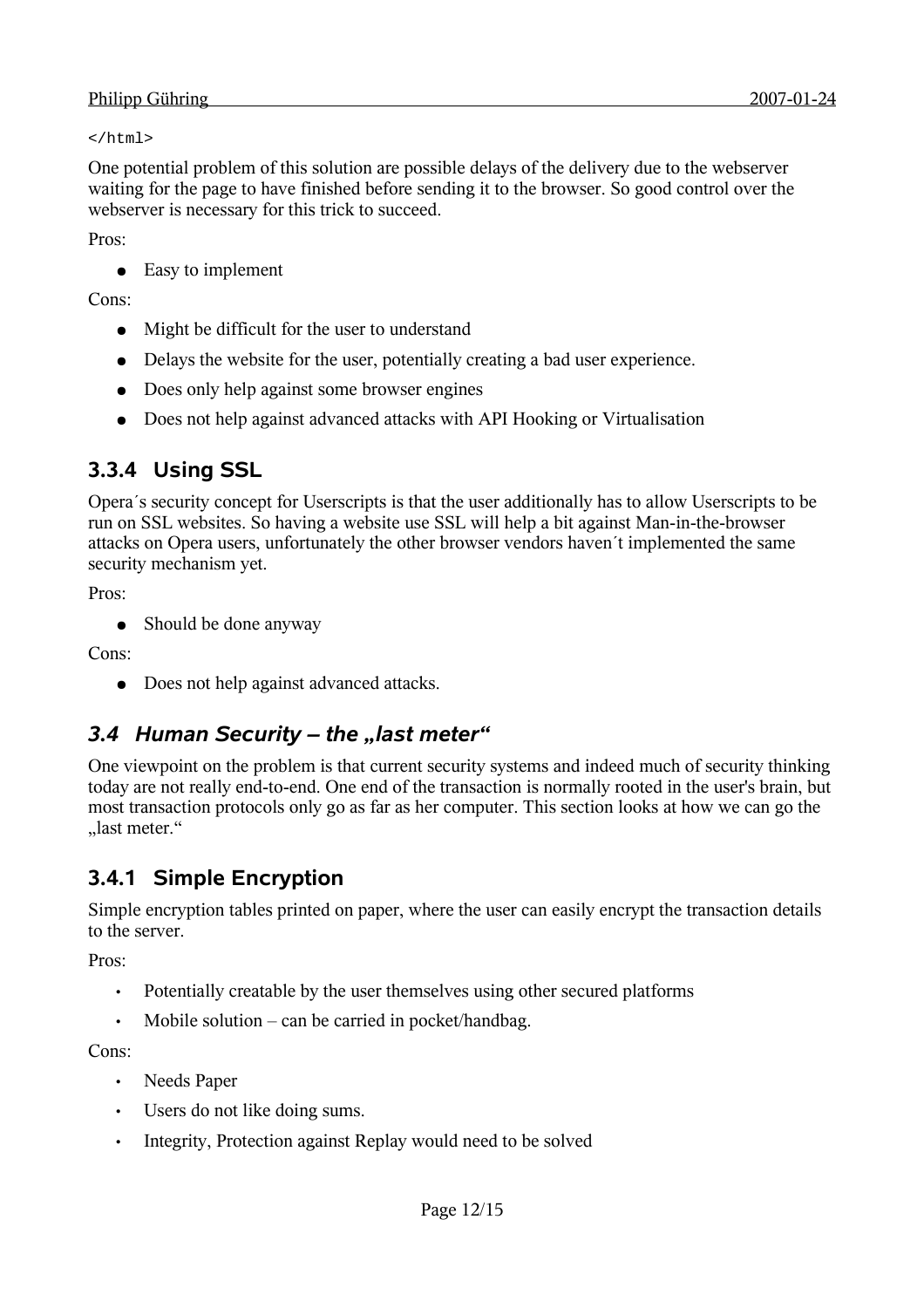### **3.4.2 Multi-path passwords - SecLookOn**

A multi-path password works by defining graphical rules such as  $\Lambda$  If you see image X in the upper left area, then type in the number that is displayed in the image with a white colour in the upper right area." The user has to be trained through the multiple paths, and she has to apply the process on each login.

Pros:

- Very good security concept.
- It could be adapted into a strong authorisation solution.

Cons:

- It is quite a challenge for the user to learn the concept and memorize all the steps.
- Current implementations are authentication only, so they do not as yet solve the problem.

This concept has been implemented by MERLINnovations under the name SecLookOn: <http://www.seclookon.com/seclookon/> A time-limited demonstration of it can be found at [http://sec.generalibank.at/SecLookOn\\_Generali/](http://sec.generalibank.at/SecLookOn_Generali/) It is currently authentication only.

### **3.4.3 Shared Secrets - PassFaces**

Another possibility is to transmit information such as graphics that the user is familiar with and has configured on the site. Since the secrets are transmitted during the dialogue, they are available to the attacker as well as the user.

Pros:

• May carry side benefits such as personalisation for online sites.

Cons:

- There are no secrets kept from the attacker.
- It covers simple authentications only. It is not clear that it is possible to adapt it for authorisation.

For example, see PassFaces: [www.passfaces.com](file:///home/philipp/svn/sourcerer/CAcert/www.passfaces.com)

### *3.5 Server side security*

### **3.5.1 Non-Automatability**

It is possible to hardening the web-application to make it hard for an attacker to change the page. For example, randomising all URLs and the HTML so as to thwart pattern matching. This would mean automatically rewriting the entire output of a web server, for each page view.

Pros: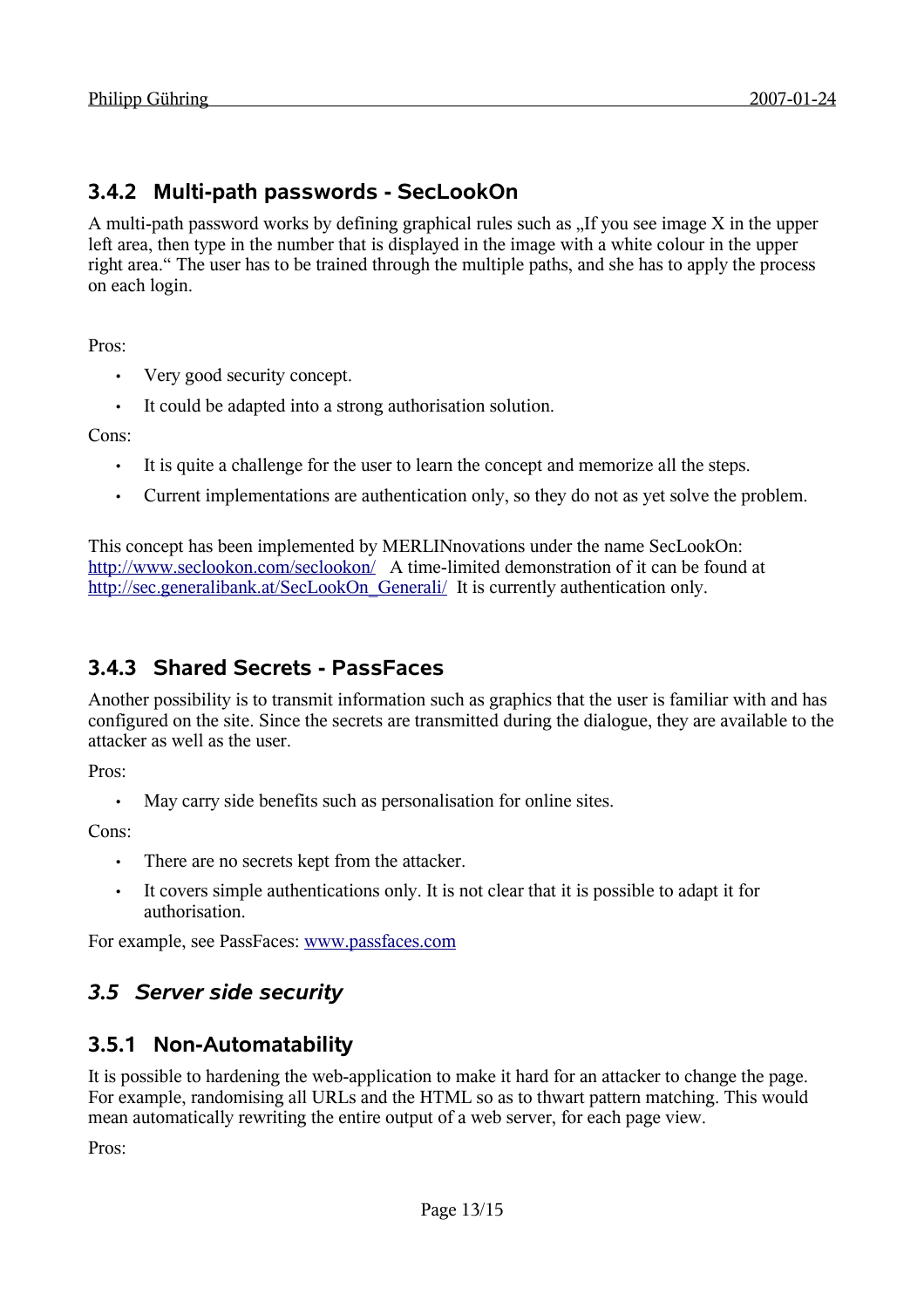• It raises the cost of an attack.

#### Cons<sup>.</sup>

• The attacker can use the user herself to teach it where to change the data.

For example, see Visonys Airlock: [www.visonys.com](http://www.visonys.com/)

## **4 Give up**

It is important to state the worst case scenario – abandon the net. If none of the presented concepts can be applied successfully to a system, and others are not found, the last alternative would be to give up using the internet for security-demanding applications.

Pros:

It was good while it lasted.

Cons:

- Might not be a solution for all applications
- Dramatic cost implications, if the users have to switch to other channels
- Will likely cause a shock to confidence in some sectors such as retail banking.

### Epilogue

On the first blush, the problem of the man-in-the-browser seemed impossible to solve. After serious investigation by banks and security workshops in Europe, a couple of plausible patches and solution ideas have emerged.

All of these solutions have challenges. Implementation, user acceptance and the basic security properties are not forgone conclusions, and only a few promise to be a sustainable solution. A lot of usability challenges will straing the roll-out of the solutions, creating great risks for operators.

Still, the alternative is yet more bleak. Early calculations suggest that if the Internet channel is to be abandoned, this will immediately effect issues such as branch staffing levels and even the number of branches. Such a path is considered unacceptable.

This paper is presented as only the beginning of the necessarily long and active research in this new field. A lot more concepts and ideas have to be discovered, peer-reviewed, implemented, tested, and rolled out. We will need many risk experiments to find better, usable and workable solutions.

(It might be helpful to collect more ideas in this paper, so I will try to update this paper as and when new ideas are available. Keep an eye on the date at the top.)